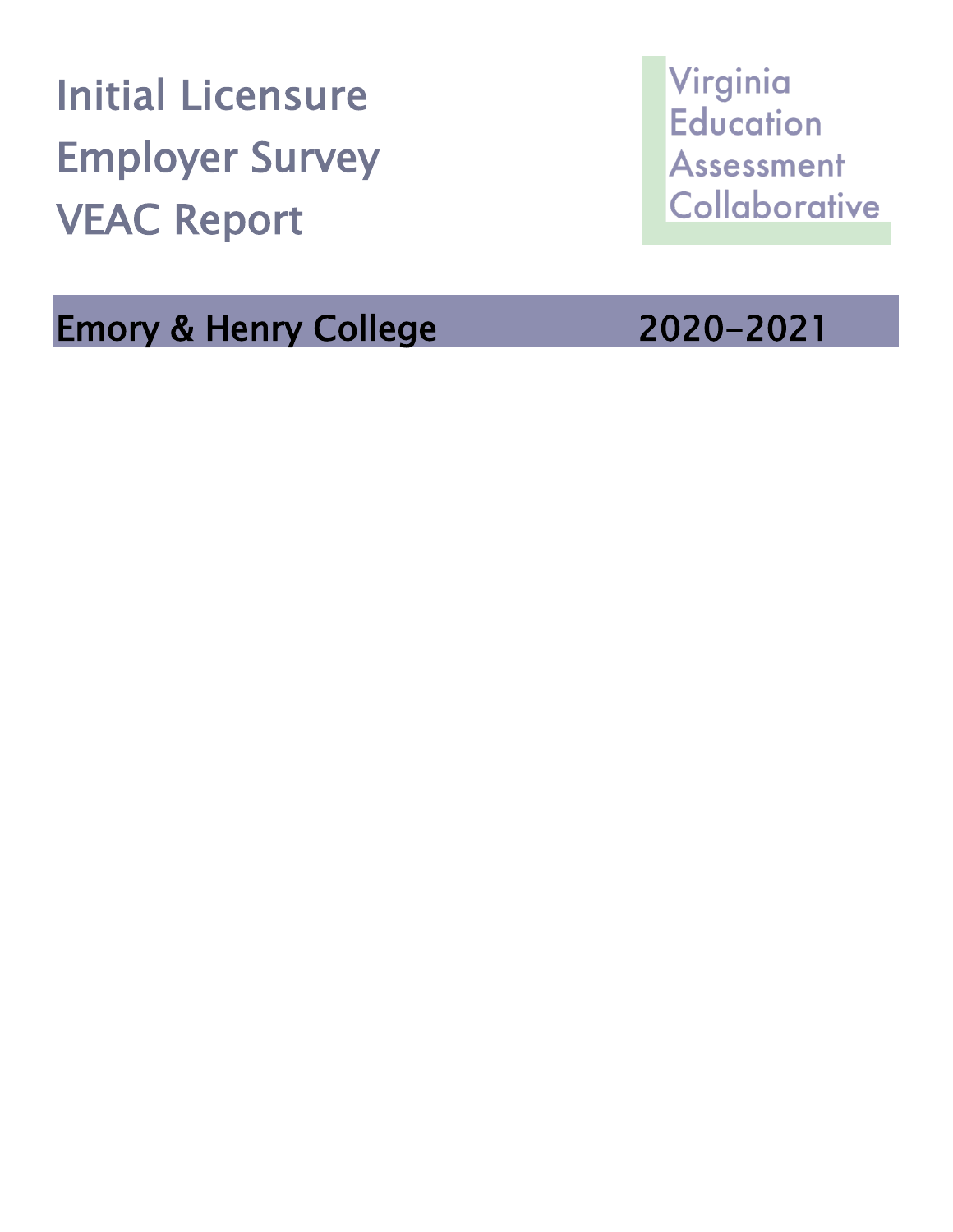Fall 2021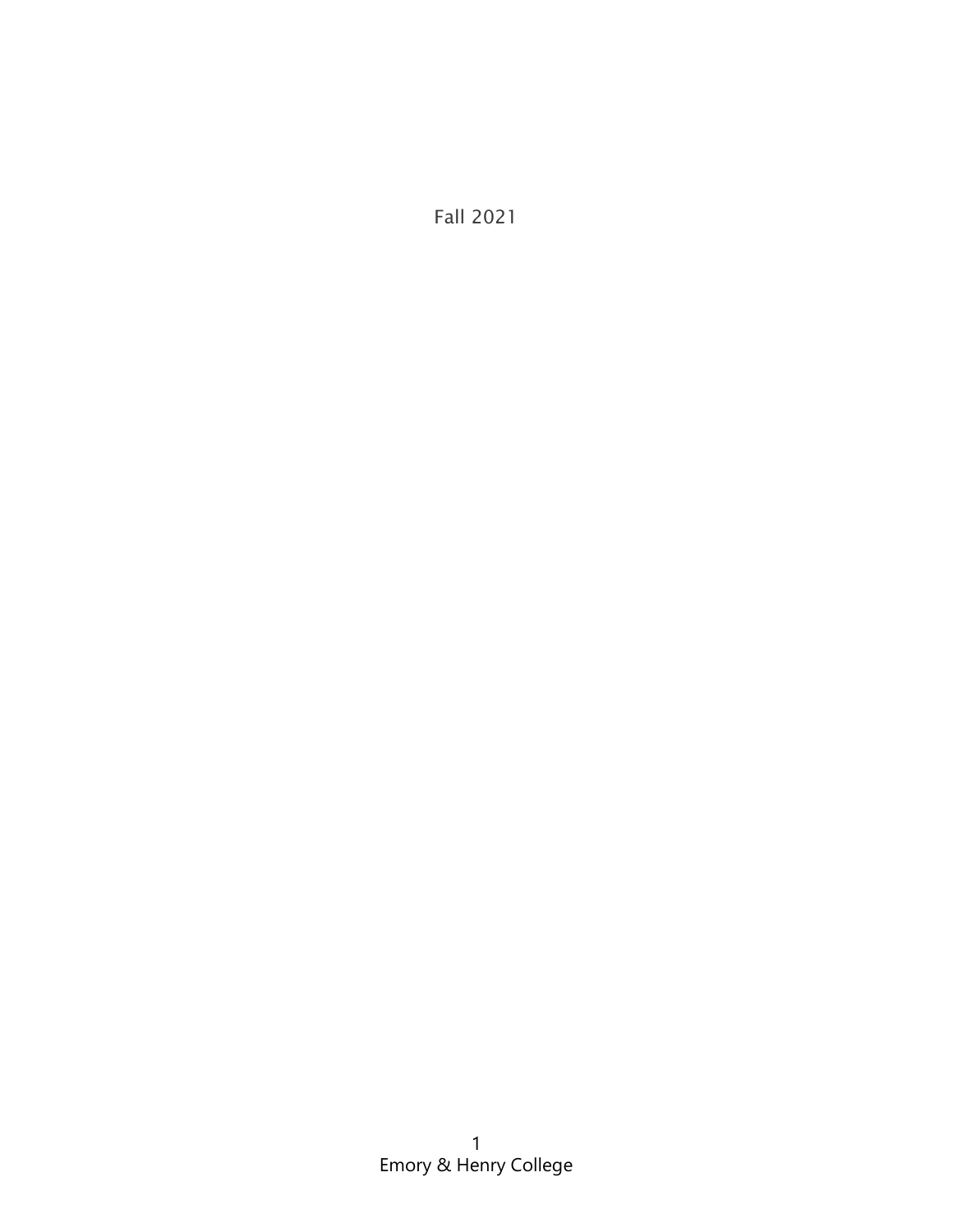# Virginia Education Assessment Collaborative

The Virginia Education Assessment Collaborative (VEAC) is a growing partnership between Educator Preparation Programs (EPP) in the Commonwealth of Virginia. Our purpose is to provide a centralized assessment structure for Virginia EPPs that standardizes and reduces the complexity of data collection for both the Virginia Department of Education (VDOE) and the Council for the Accreditation of Educator Preparation (CAEP).

## VEAC Steering Committee

#### Chairs:

Mandy Turner – University of Virginia Joel Hanel – University of Richmond

#### Communications:

Adrienne Sullivan – George Mason University

### Committee Leadership:

Maggie Barber – Old Dominion University Matt Grimes – Radford University Alphonso Sealey – James Madison University Jillian McGraw - University of Virginia Amy Thelk – James Madison University Angie Wetzel – Virginia Commonwealth University

### Data Collection Process

VEAC partners submitted contact information for program completers to VEAC in January 2021. Initial recruitment for the survey was conducted on April 2, 2021 and was open with reminders through August 19, 2021.

### Survey Response Rates

For our 2020-2021 cycle, VEAC fielded the Employer Survey to employers of completers from 27 EPP Initial Standard 4 partners.

Upon closing the survey in April 2021, VEAC collected 1,405 complete and partial responses (40% response rate).

For Emory & Henry College, the EPP had a 41% response rate on the VEAC Employer Survey based on the total number of contacts submitted to VEAC minus the number of failed/bounced emails.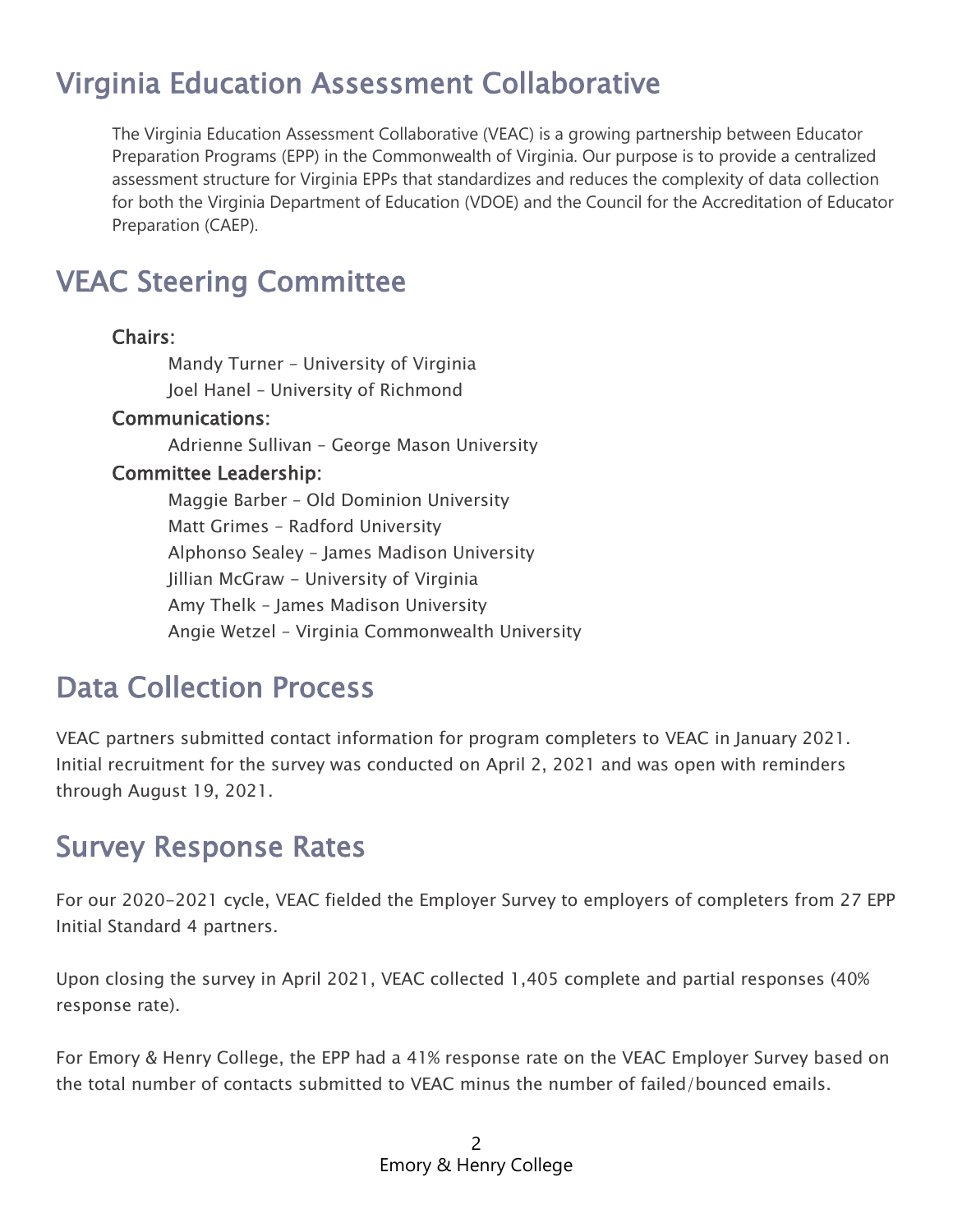This year, VEAC has provided EPP partners access to a responsive dashboard to view wholistic data from the 2020-2021 VEAC cycle found on our website – [www.projectveac.org.](https://projectveac.org/)

# Overall Program Satisfaction

This section addresses the overall readiness item in the VEAC employer survey. Specifically, the item asks employers, "Based on your experiences with this teacher, what best describes the extent to which they were ready to meet the needs of students in your school?" Respondent employers could respond "Fully ready (able to have an immediate impact on student learning), Mostly ready (able to successfully meet the needs of most students," "Moderately ready (in order to be successful, needed additional training, support, and coaching beyond what is typically provided to beginning teachers)," "Minimally ready (limited success meeting the needs of students and improving outcomes even with additional supports)" or "Not ready (unable to meet the needs of students even with additional supports)." On this overall satisfaction item, there were 1,338 responses collected.

To find the average overall satisfaction, responses are coded, from 1 to 5. Higher values indicate more satisfaction, and lower values indicate more dissatisfaction. Table 1 provides descriptive statistics on this scaled version of the overall satisfaction item.

|                          | Mean | Standard<br><b>Deviation</b> | Standard<br>Error | Lower 95%<br>CI from<br>Mean | Upper 95%<br>CI from<br>Mean | N     |
|--------------------------|------|------------------------------|-------------------|------------------------------|------------------------------|-------|
| Emory &<br>Henry College | 4.77 | .42                          | 0.07              | 4.62                         | 4.92                         | 31    |
| All VEAC                 | 4.52 | .72                          | .020              | 4.48                         | 4.55                         | 1,338 |

### Table 1: Overall Satisfaction Scaled Descriptive

Item ranges from  $1 - 5$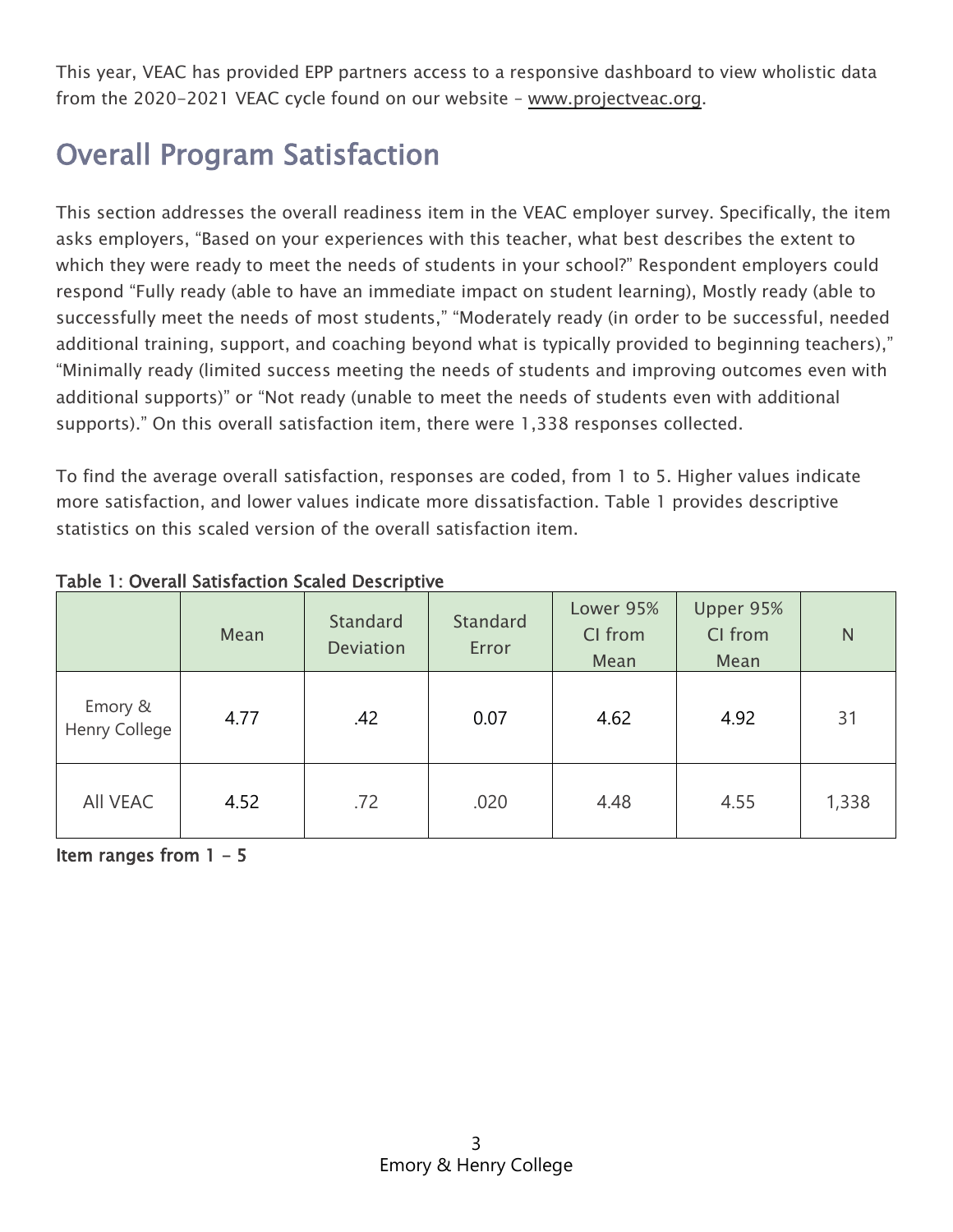# Completer Satisfaction on VUPS/InTASC

### Table 2: Tagged VUPS/InTASC Survey Items

Please rate \${e://Field/C.FirstName} \${e://Field/C.LastName}'s performance on each of the following:

| Item                                                                                                                                                                                                                                                                 | <b>EPP Mean</b> | <b>EPP N</b> | <b>VEAC</b><br>Mean | <b>VEAC Mean</b><br>- 95% CI | <b>VEAC Mean</b><br>+ 95% CI | <b>VEAC</b><br>$\mathsf N$ |
|----------------------------------------------------------------------------------------------------------------------------------------------------------------------------------------------------------------------------------------------------------------------|-----------------|--------------|---------------------|------------------------------|------------------------------|----------------------------|
| A: Demonstrates an<br>understanding of the<br>curriculum, subject content,<br>and the developmental needs<br>of students by providing<br>relevant learning experiences.                                                                                              | 3.55            | 31           | 3.37                | 3.34                         | 3.40                         | 1,328                      |
| B: Plans using state standards,<br>the school's curriculum,<br>effective strategies, resources,<br>and data to meet the needs of<br>all students.                                                                                                                    | 3.53            | 30           | 3.35                | 3.32                         | 3.38                         | 1,326                      |
| C: Effectively engages students<br>in learning by using a variety<br>of instructional strategies in<br>order to meet individual<br>learning needs.                                                                                                                   | 3.55            | 31           | 3.36                | 3.33                         | 3.40                         | 1,328                      |
| D: Systematically gathers,<br>analyzes, and uses all relevant<br>data to measure student<br>academic progress, guide<br>instructional content and<br>delivery methods, and provide<br>timely feedback to both<br>students and parents<br>throughout the school year. | 3.38            | 29           | 3.22                | 3.19                         | 3.26                         | 1,321                      |
| E: Uses resources, routines,<br>and procedures to provide a<br>respectful, positive, safe,<br>student centered environment<br>that is conducive to learning.                                                                                                         | 3.55            | 31           | 3.44                | 3.40                         | 3.47                         | 1,330                      |
| F: Maintains a commitment to<br>professional ethics,<br>communicates effectively, and<br>takes responsibility for and                                                                                                                                                | 3.55            | 31           | 3.48                | 3.44                         | 3.51                         | 1,330                      |